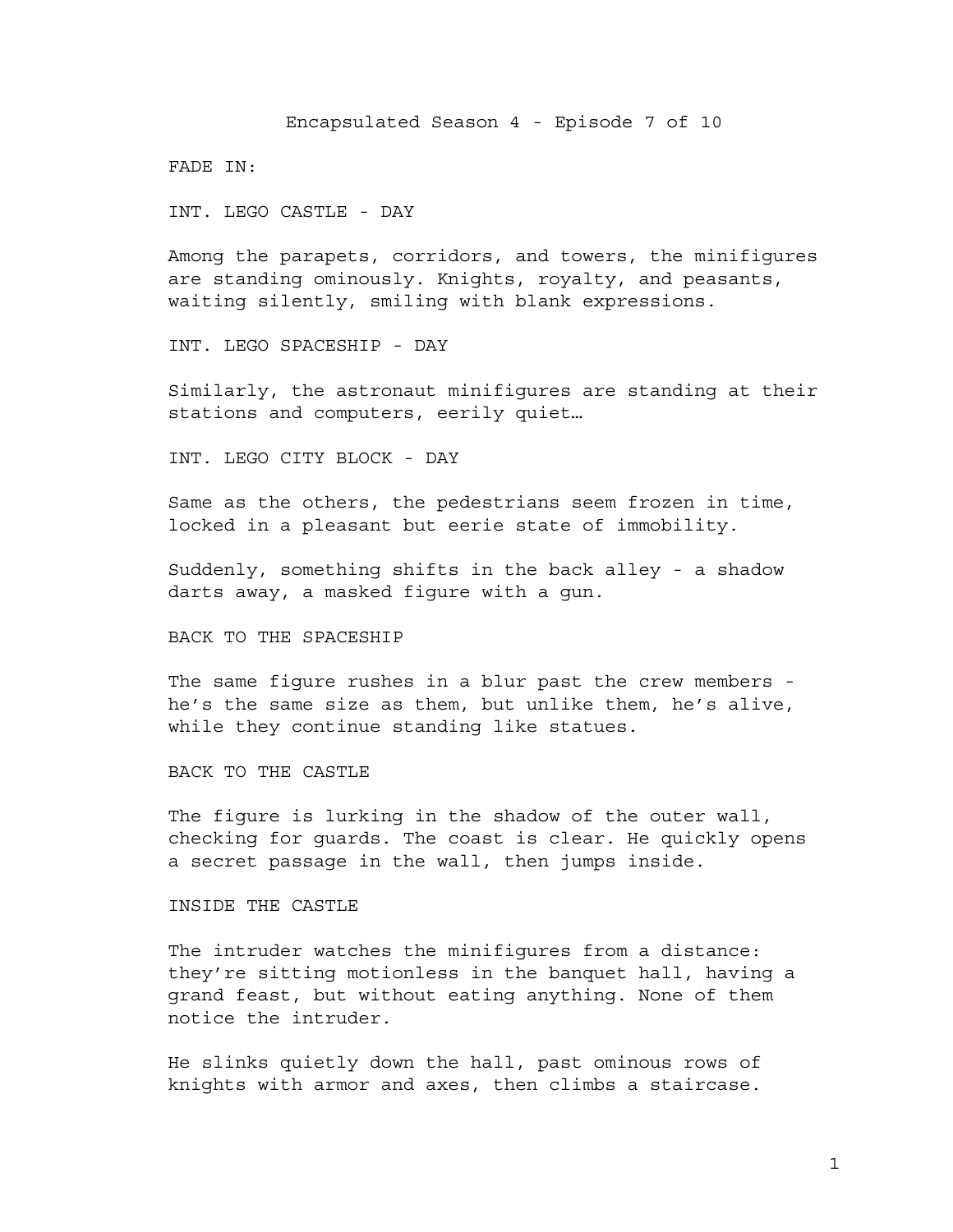INSIDE THE TOWER

Finally, we see him in the light. He's a human, but he's wearing a Lego space helmet and holding a Lego blaster.

He looks around the room, making sure it's empty, then slowly raises the visor on his helmet. It's the boy from the previous episodes!

He surveys the room confidently, puts the visor down, and proceeds to the window. He makes a pretend static sound, then talks to his wrist (there's nothing on it).

> **BOV** This is Eagle Six. I'm in the main tower. Stand by.

He looks out and can see the courtyard below, where the knights are having a jousting tournament (well, they're standing still, but it's as if they're jousting).

The boy slowly draws the blaster, aims at a knight, then 'fires' it - which means he pretends to shoot it, recoils, and makes gunshot noises.

Obviously, the knights don't budge, but the boy ducks for cover and crouches against the wall. He lifts the visor, makes the static noise, and gives an update.

> BOY Mission control - I'm hit! They opened fire!

He gets up, glances at the window, then crouches again. Suddenly, something starts beeping in the background.

INT. BOY'S BEDROOM - DAY

The boy grumbles, wakes up, and turns off his alarm clock. He looks around his human-sized room, looks over at the Lego sets on the floor (castle, spaceship, city block), then sighs and pulls the covers over his head.

As he lays in bed, bundled up, trying to catch more sleep, it's silent… Then his windows explode in slow motion.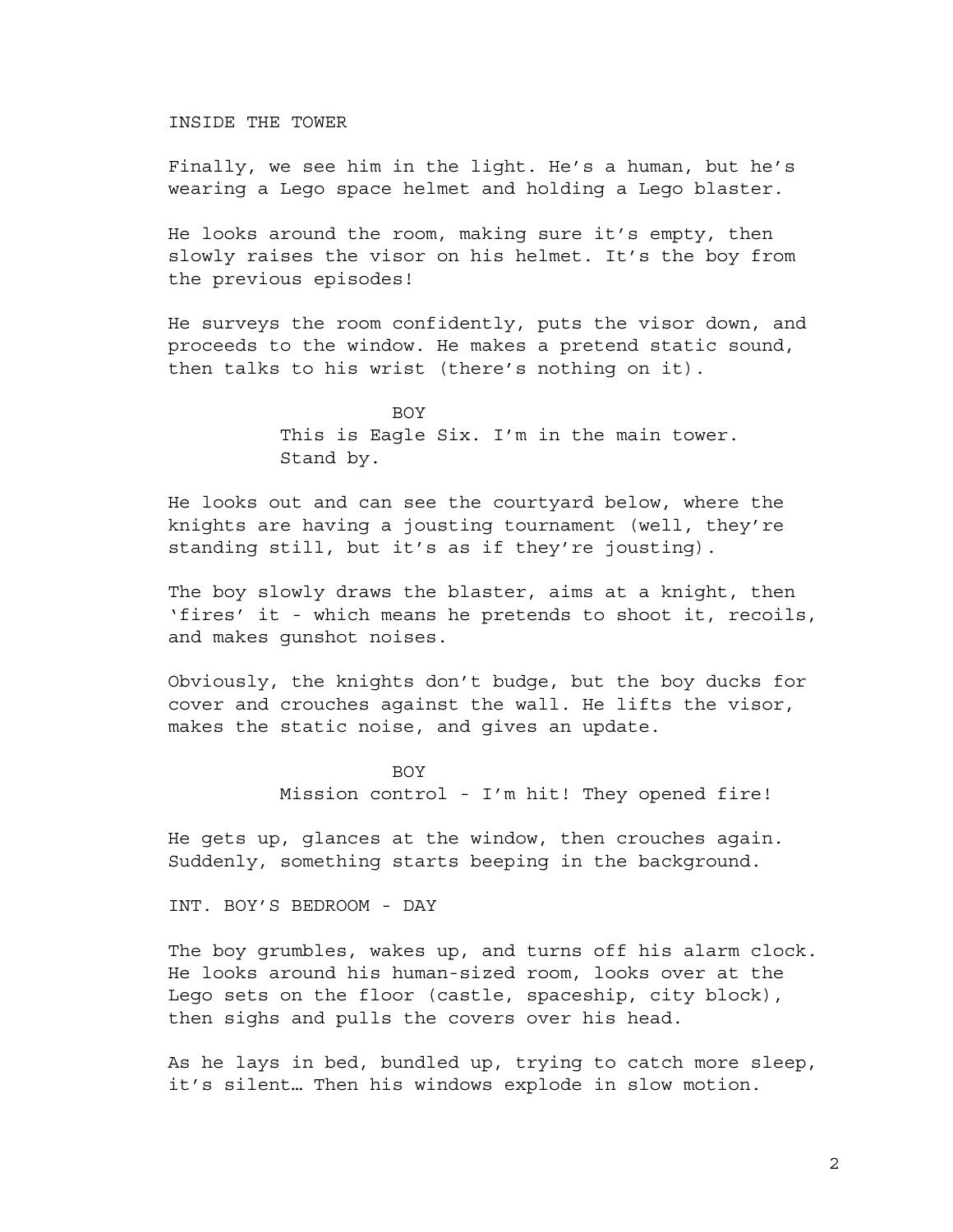INT. MURRAY'S APARTMENT - DAY

Murray and Cole are eating breakfast together. The place is still a mess, and they both look hungover.

> COLE I still can't believe we missed it…

### MURRAY

Mmm…

Cole checks his phone. It's 9:43 AM. He unlocks it and browses the internet while they eat.

# COLE

Let's see… Oh, apparently we had THREE days- (pauses) 'Days'… They estimate the whole thing lasted about twelve hours, so… (does the math) Four hour days? No, no wait, two hour days, and two hour NIGHTS… (continues)

And then it reset again.

### MURRAY

Mmm… I remember the first one…

COLE Yeah, same… What did we do for the- were we at…? Was it just clubs the whole time?

## MURRAY

Probably… (yawns) What's their… What are, how do they explain it?

COLE Oh, you'll like this… (chuckles) Geomagnetic fluctuations.

MURRAY

Ahh…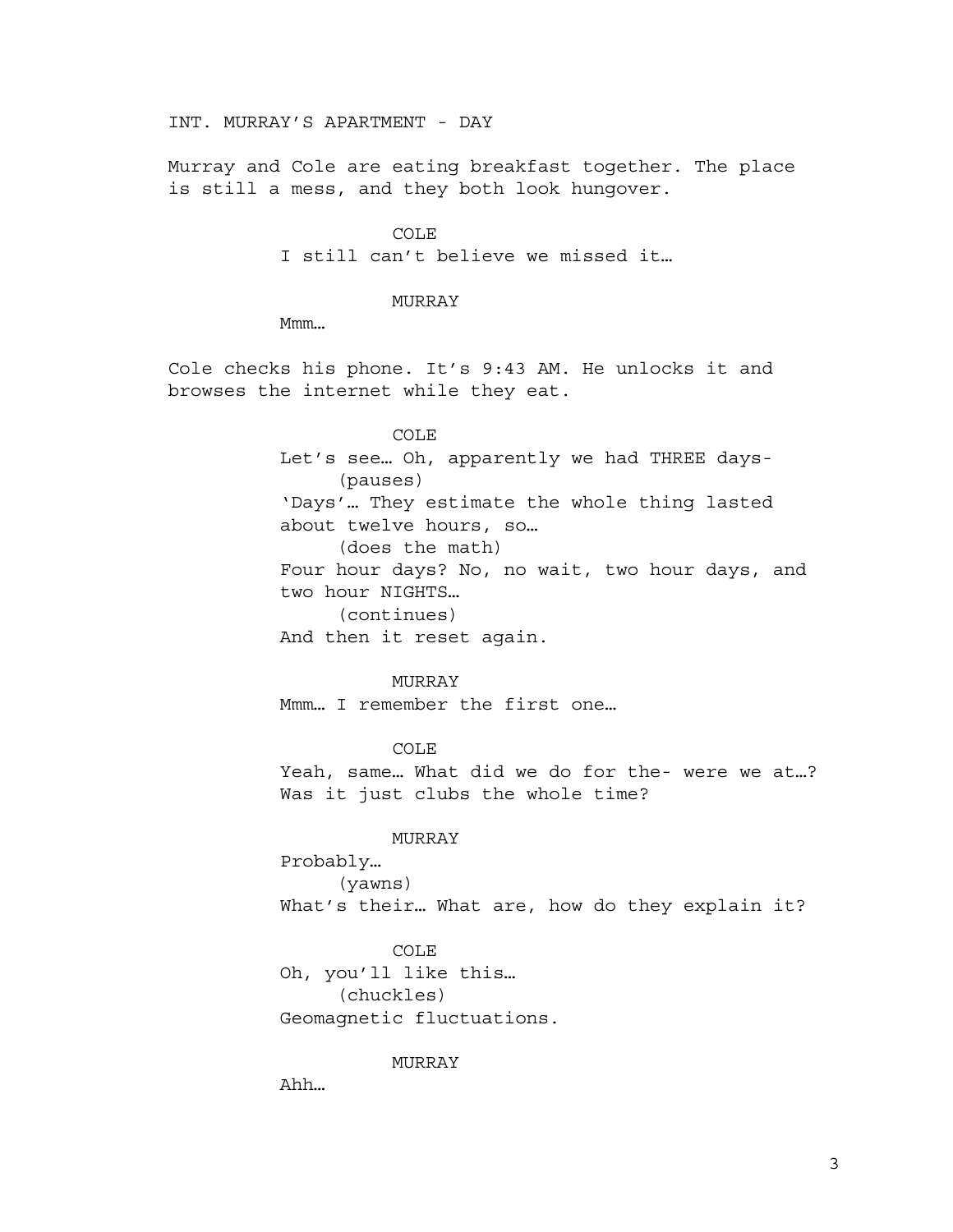COLE But of course, it threw off the planet's natural 'equilibrium', so the 'resonance frequency' was rebalanced or something, I dunno… Science… (they laugh) Definitely not a guy named Moses on Youtube. MURRAY No, of course not. COLE Let's see if HE has any stories… (browses) Yeah, still just Fox. (turns off his phone)

And the magicians did the same thing with their dark arts, so Pharaoh didn't listen…

# MURRAY

Hmm? What magicians?

COLE

From the original. (Murray is confused) In Exodus. The OG Moses.

MURRAY

Right. I'm still waiting on frogs… (pause) I think I'm gonna sue.

COLE

Oh?

#### MURRAY

Yeah, I feel like I'm not getting the original 'Moses experience'. So I'd like my money back, please and thank you.

## COLE

Your request has been forwarded and deleted. A representative will never get back to you.

They chuckle, then continue eating quietly.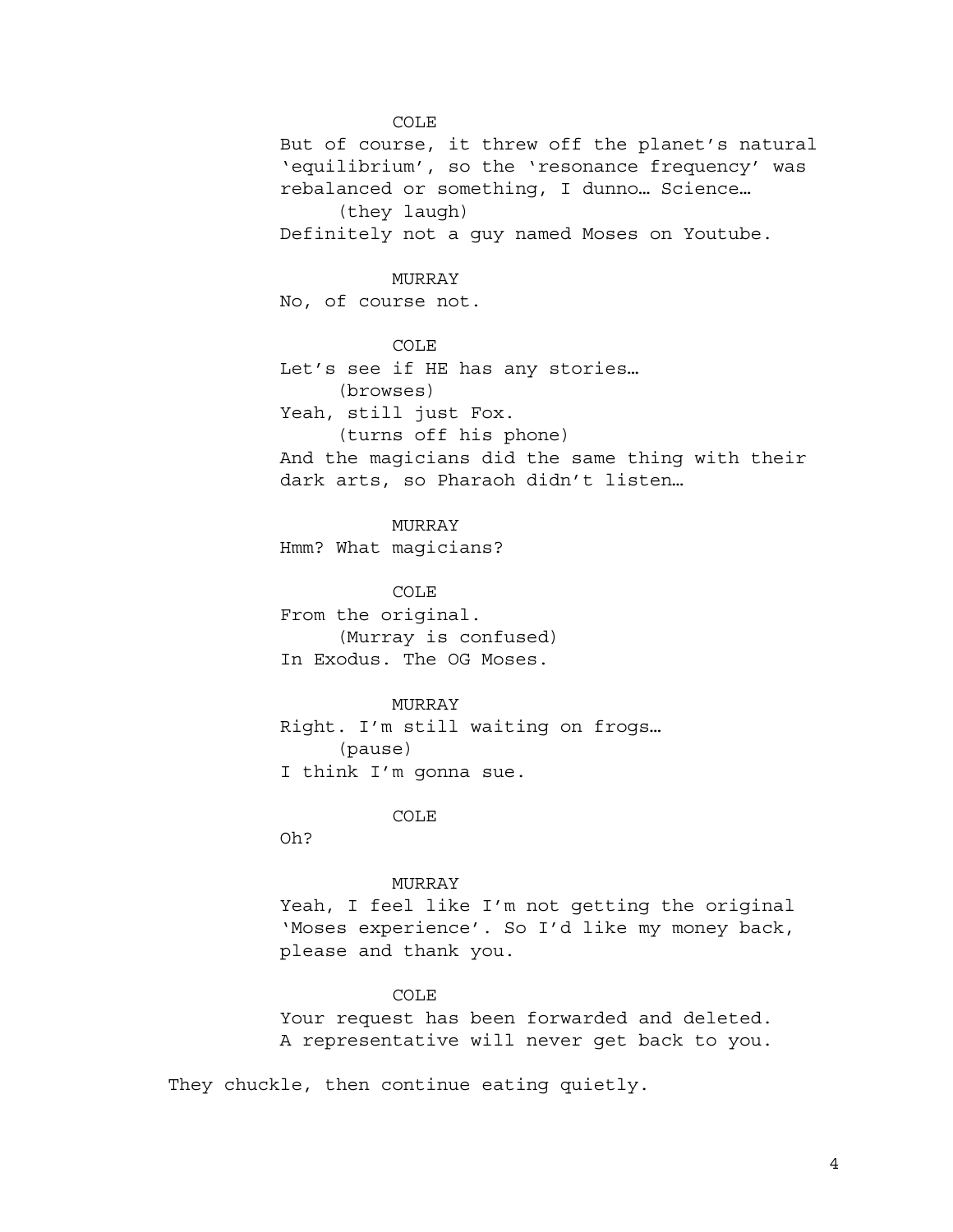# INT. COLE'S STUDIO - DAY

Cole is walking through the gallery, putting masking tape on the walls and making notes for where to put the next set of paintings: 'Plague 1', 'Plague 2', etc.

While he works, continuously rearranging the layout, he's also listening to a newscast on his phone.

# HOST (PHONE)

…and we're still unsure what the common link between these anomalies are, or who, if anyone, is behind them. Professor, are we any closer to understanding the unprecedented events of the last few weeks?

# PROFESSOR (PHONE)

Well, I think examining them independently, rather than assuming they're correlated, is the best position to start from. People are wired to automatically assume there's a pattern when multiple improbable events happen in succession…

As an example, if you were at a casino, and you walked down a row of slot machines, and at each machine somebody's winning a jackpot, you think, 'There's obviously a pattern, this clearly means that the machines are all broken!'

HOST (PHONE) But you're saying they're not?

# PROFESSOR (PHONE)

Correct. Because if just ONE hit the jackpot, but not the others, you wouldn't think that anything was wrong. And in most cases, there's only one jackpot at a time. It is IMPROBABLE, but not IMPOSSIBLE, that they're ALL jackpots.

Similarly, these anomalies could all feasibly have occurred at any time. It's a COINCIDENCE that they're occurring in the same month, but it's not… It isn't apocryphal. They only have meaning insofar as we GIVE them meaning. We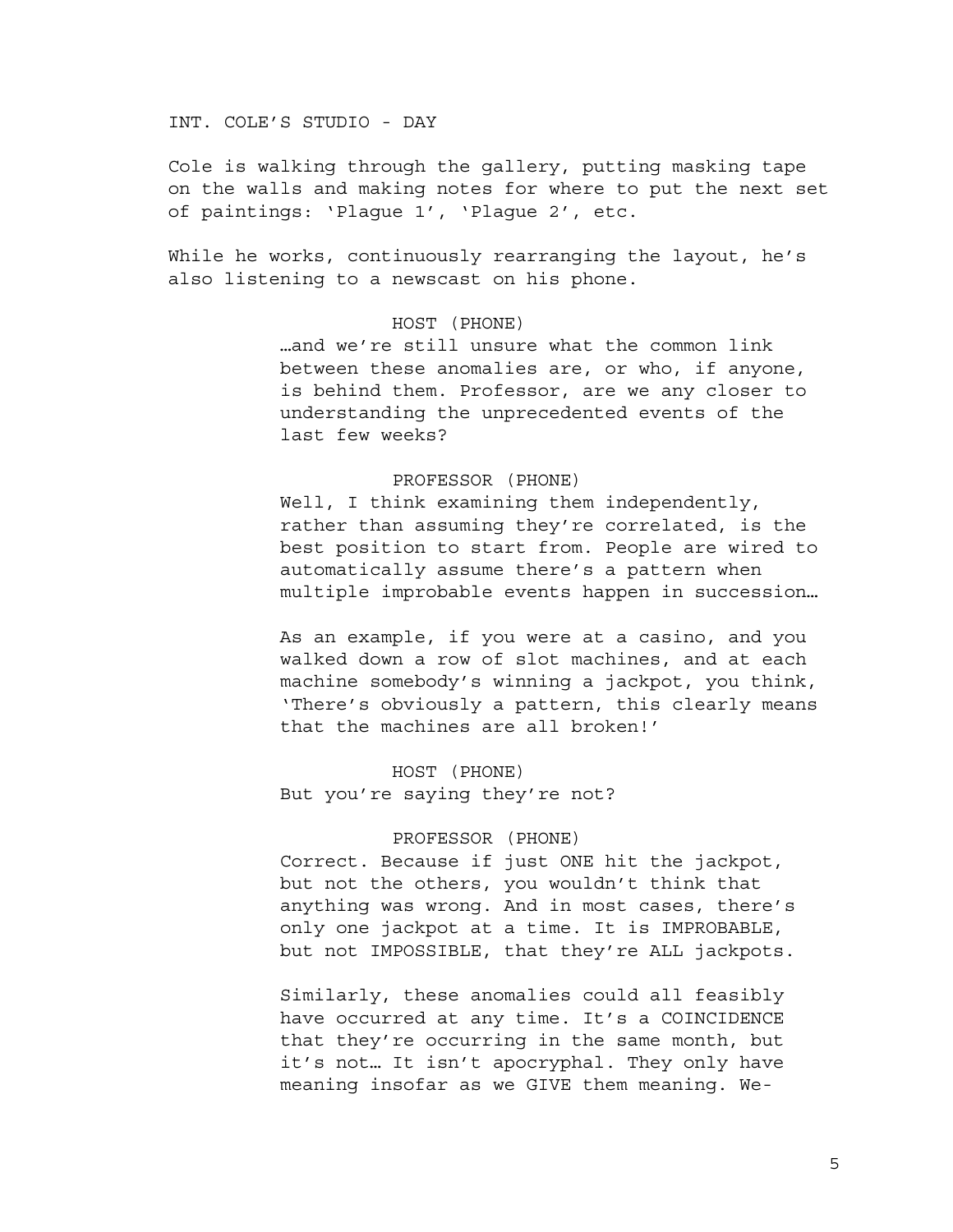Cole chuckles to himself and stops the video. He switches to the newest one from Modern Moses. The Seventh Judgment: A Throwback. As usual, it focuses on an angry bearded guy sitting against a blue backdrop.

### MODERN MOSES (VIDEO)

It seems the powers at be still aren't listening. They're ignoring the truth, obvious though it is, in favor of science and rationality.

But YOU, YOU know the truth. YOU know what's really causing these… 'Anomalies'… And you know they're only going to get worse until SOMEBODY decides to DO SOMETHING!

(he pauses, sighs, and calms down) You know, some people have told me that I'mthat these judgments aren't OBVIOUS enough. They're not INTENSE enough. That I should take more DRASTIC measures to wake up the elite and the corrupt from their stupor.

(he rolls his eyes) Sorry for not doing more… I guess…

(he chuckles)

They're also saying that my videos are too VAGUE. Apparently my cryptic answers aren't convincing for the mainstream media.

(he chuckles again)

How's this for cryptic? At noon, Pacific time, TOMORROW - Wednesday the 11th - I will unleash a judgment that ties back to the original story of Moses. It's only fitting.

Also, lest that be too vague… I would STRONGLY, STRONGLY encourage you to BE OUTDOORS, because otherwise you're fuc- Oh, apparently I need to tone down the profanity. You know, in case they want to show me on TV… Which they won't…

Sorry I'm not more aggressive this time, this is draining me, not gonna lie, I'm sick of just preaching to the choir… Anyways… Be outside, tomorrow, noon, or you'll be… Screwed… And let's pray that our message finally gets sent to those who need it most…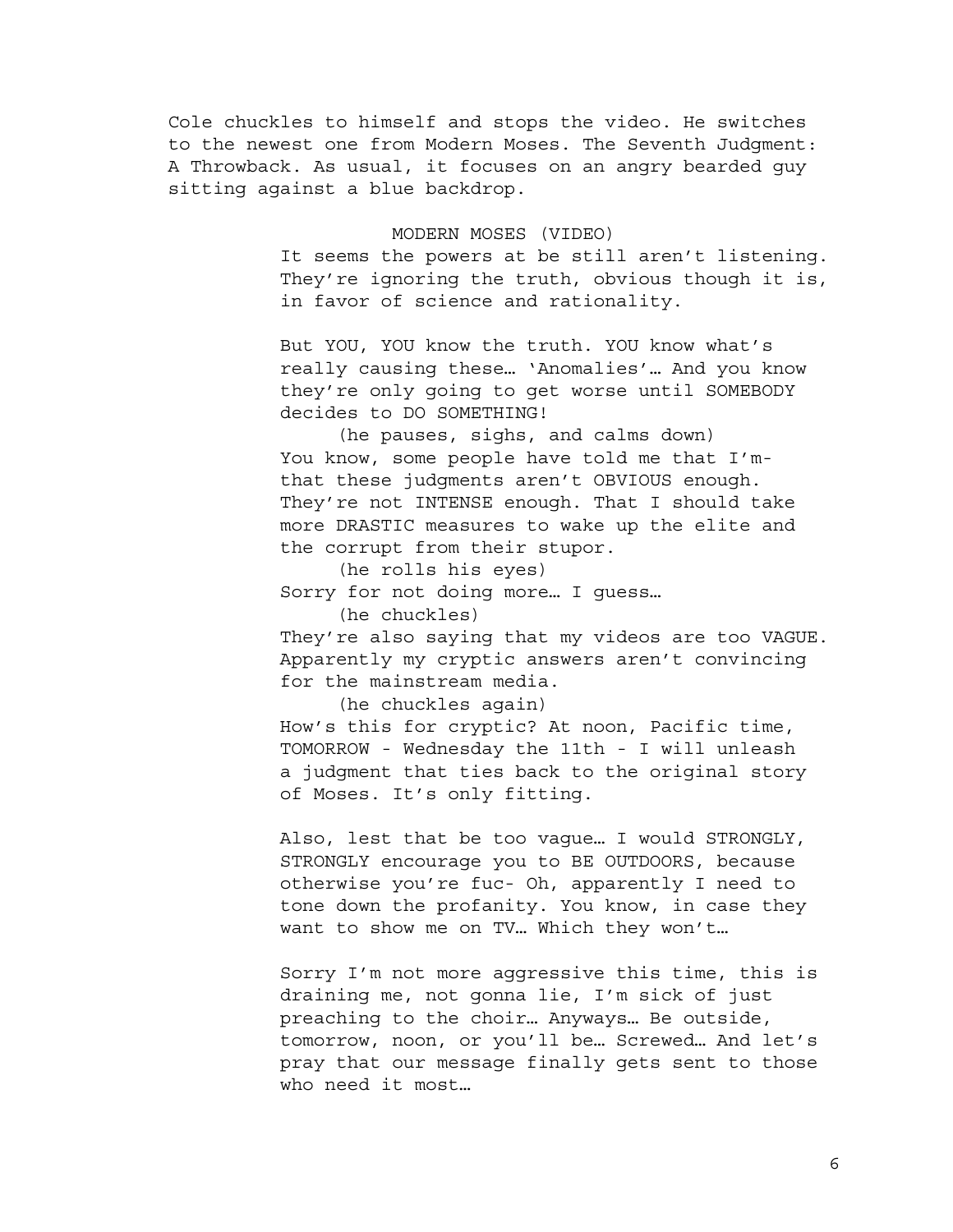EXT. CITY PARK - DAY

Cole and Murray are standing in the grass. There are other people nearby, but nobody seems to be waiting like them.

Cole checks his phone: 11:58 AM.

COLE Alright. Last chance.

# MURRAY

Nope. I'm sticking with frogs.

### COLE

And I reiterate: why would it matter if we were outside for that?

#### MURRAY

Because people will freak out if they see them in their house, but if they see them OUTSIDE, it's not as gross, I dunno, man…

### COLE

Yeah, see that's why I'm betting on blood water. I'm thinking the pipes will burst, and it'll be blood everywhere, but outside is safe. (pause)

Plus, the blood came first, so it makes sense.

### MURRAY

Yeah yeah…

(they chuckle)

I really just want to see a shit-ton of frogs. That would make my week.

## COLE

I was gonna say, it would make your LIFE.

### MURRAY

Mm-hmm. Yes it would… Not like the REST of these 'anomalies' are memorable…

### COLE

Oh of course not. Completely forgettable.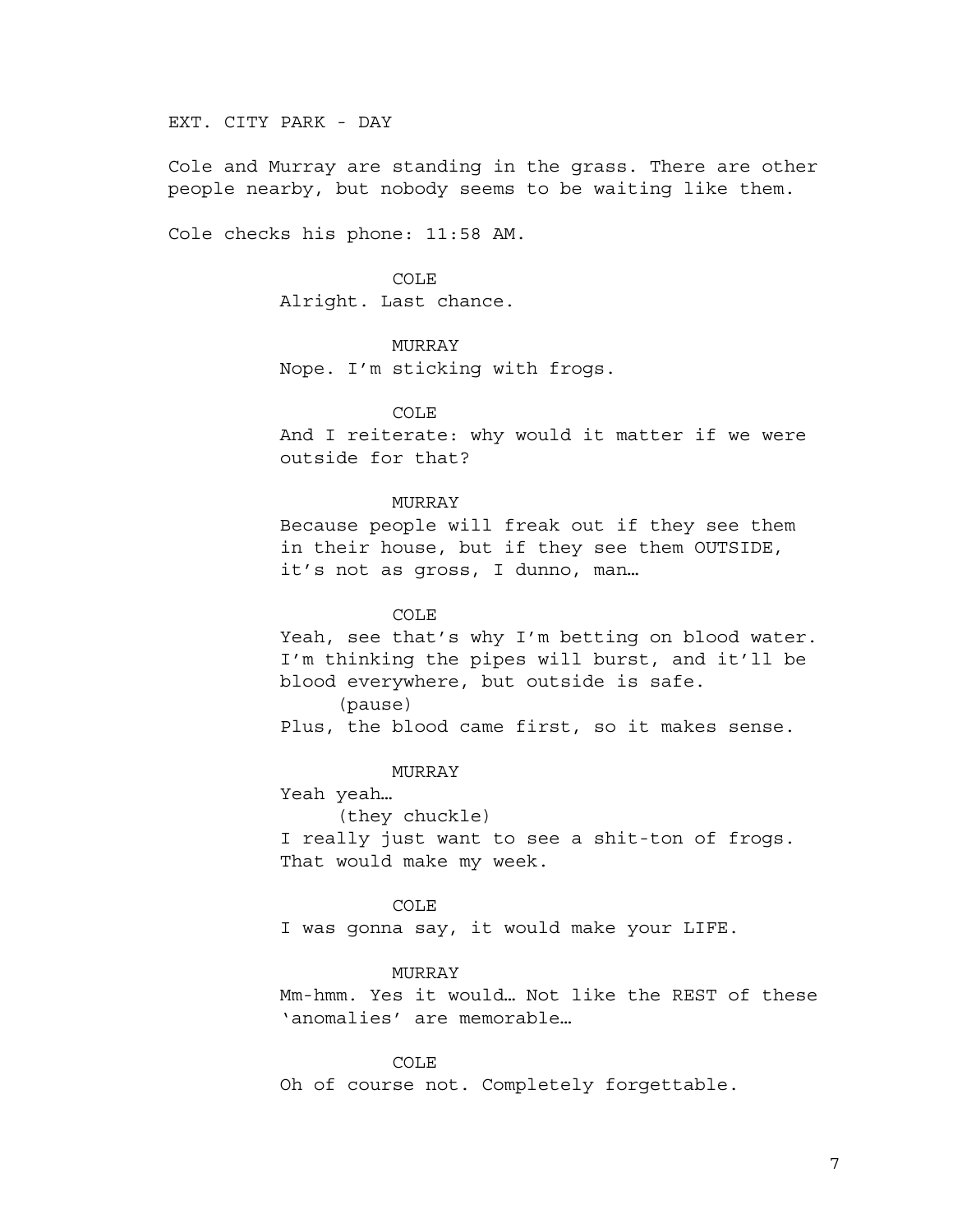They both laugh, then wait around patiently. Cole waves politely at a jogger, while Murray pulls out a cigarette.

MURRAY

Want one?

COLE Nah. But thanks.

MURRAY Yeah… How much time?

COLE (checks his phone) One minute.

MURRAY Is it too late to change my answer?

COLE

Go for it.

MURRAY Good. I'm gonna switch to frogs.

COLE Excuse me, sir, you already chose that.

MURRAY

And?

COLE Well, that's not SWITCHING… You… You PUTZ.

MURRAY Too bad. I'm switching. Fight me.

They laugh, and Cole checks his phone again. It's 11:59. Then it switches to 12:00.

> COLE Alright… What do we-

Suddenly, they both burst into flames.

8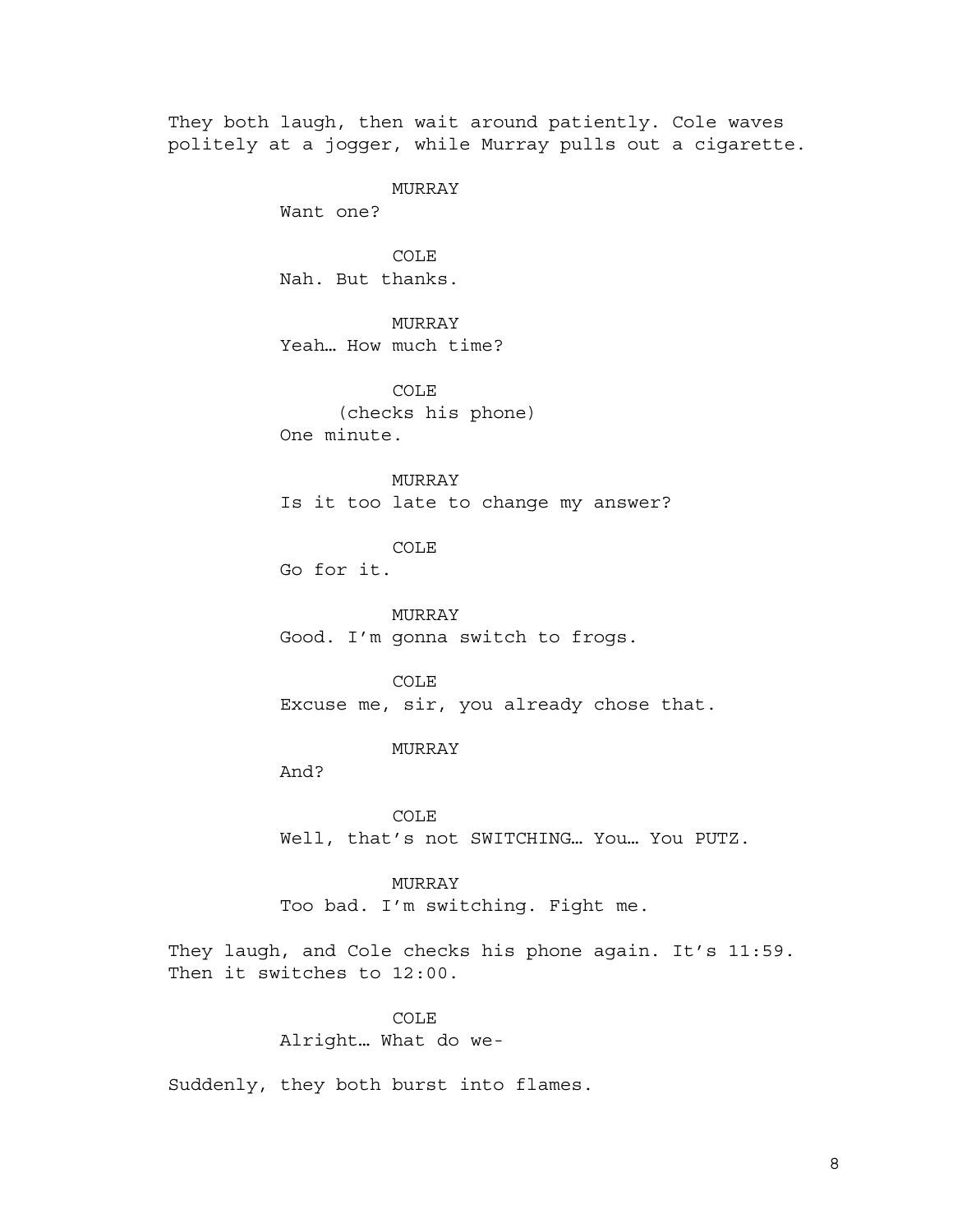EXT. GENERIC FAMILY HOUSE - NIGHT

The wind is howling, trees have fallen over, and there's hail the size of golf balls battering the house. A layer of hail about a foot-deep is covering the ground.

The house windows are haphazardly boarded up with plywood. Several other houses in the suburban neighborhood are also boarded up. A few cars are outside, and they've all been completely ruined by the hail.

At first, the only sounds are from the wind and the hail. But then another sound fades in: the crackling of fire, and the unsettling screams of the dying.

SWITCH BACK TO COLE AND MURRAY

The two of them are shouting in pain as the fire brutally and graphically burns them alive. Everyone around them is also on fire, and are crying out from the agony.

Their clothes and skin are charred, and their faces are slowly and painfully melting away. Many have rushed into the nearby lake, and have no choice but to fully submerge themselves in the water. Because the moment they come up for air, they catch fire again.

As they suffer and burn, a Bible verse appears on screen: *The smoke of their torment will rise forever and ever, and they will have no relief day or night.*

Cole and Murray both collapse to the ground and humbly prostrate themselves.

> COLE Lord, have mercy on us, wretched sinners!

## MURRAY

We are but worms, WORMS, and we know we are unworthy of thy grace!

#### COLE

But if thou might quench the flame, if thou dost find us righteous in thy-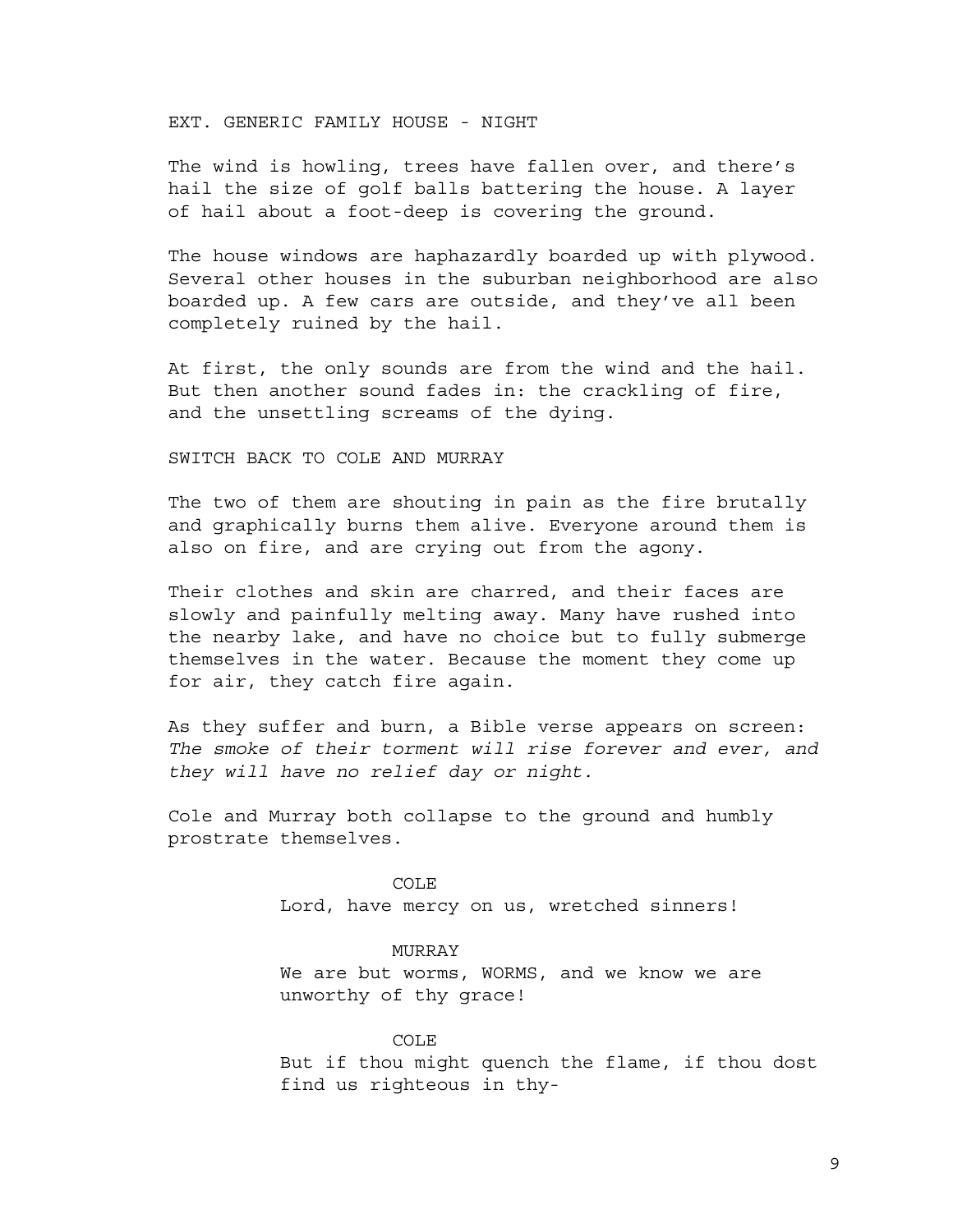The scene ends abruptly, and jumps back to the moment when Murray and Cole caught on fire.

It doesn't actually hurt. They just stand in the grass, not burning up. It's both awkward and amusing.

## MURRAY

Welp…

COLE This is… It feels like fog…

#### MURRAY

Yeah…

COLE

Weird…

They seem completely unfazed. Everyone nearby is also burning now, and some are panicking, but the flames aren't causing any damage. They're not actually burning anyone.

Cole sits in the grass to observe people, while Murray lights the cigarette using his flames.

#### COLE

Oh! Duh… The burning bush.

### MURRAY

Mmm… (he exhales a cloud of smoke) The what?

COLE Moses. The burning bush. (he turns to Murray incredulously) You can't tell me you don't know that.

Murray looks confused, then grins. Cole rolls his eyes and turns back toward the crowd.

### **MURRAY**

Of course I know the burning bush. Please. It's the… Bush… That burns… And it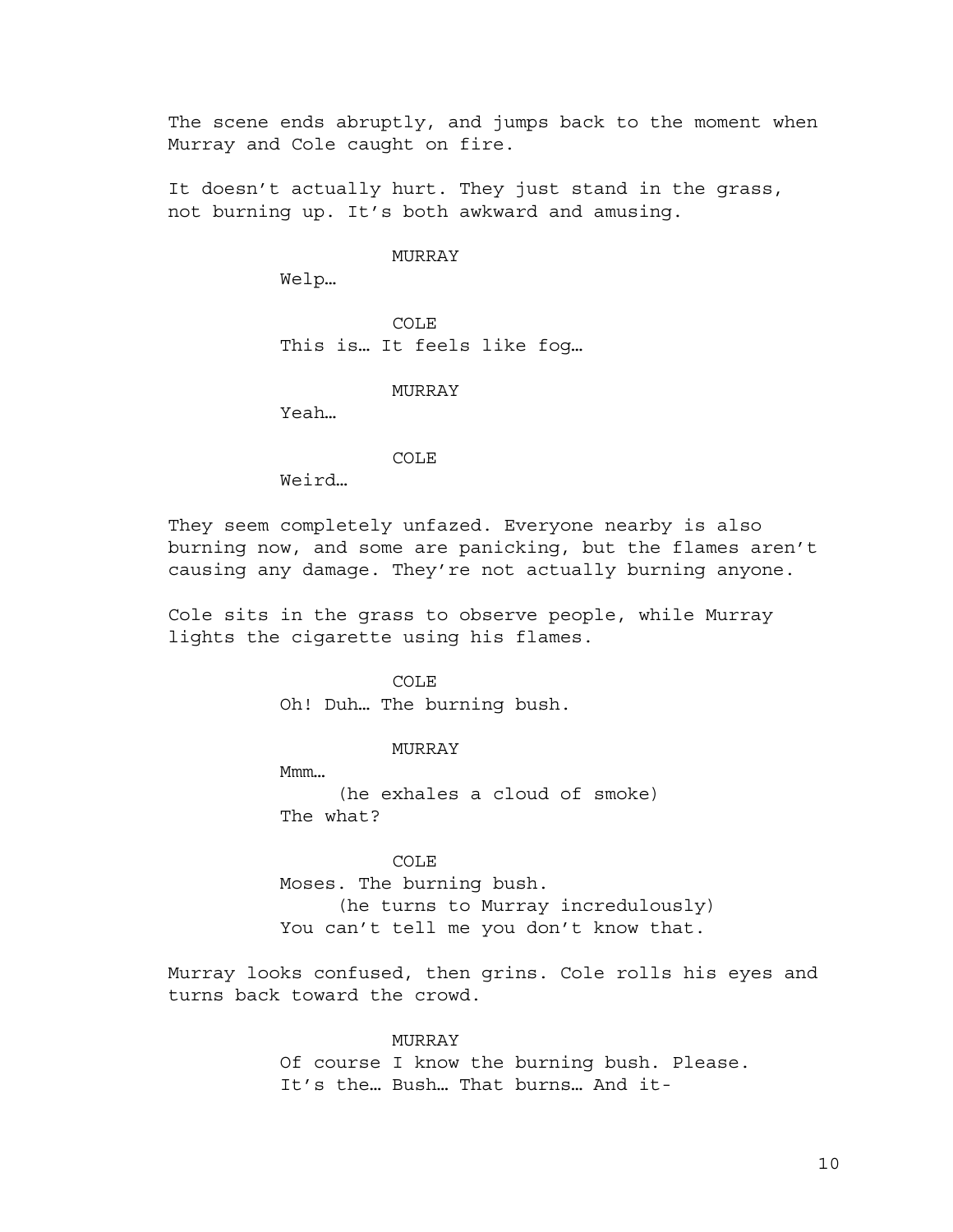COLE

And it doesn't catch fire. It BURNS as if it's on fire, but it's NOT… It's when Moses first hears from God. Before the plagues.

MURRAY Right, right right… Of course.

COLE Do you really not know that reference?

MURRAY I'm a Buddhist. (chuckles and lights the cigarette again) This is SUPER convenient.

COLE What is? (turns to him) Oh. Nice. So, OTHER things can burn.

He suddenly realizes the grass is on fire. There's a slowly-burning patch that he inadvertently ignited by sitting on the ground.

He's fascinated, and he runs his hand over the flames, which don't hurt at all.

> COLE. That's beautiful… (chuckles) I feel like I can die happy now. Like, this is exactly what I've always wanted…

MURRAY … To be on fire?

COLE

No, just… Having something DIFFERENT, being able to experience something that nobody else has experienced before.

MURRAY Like… Being on fire?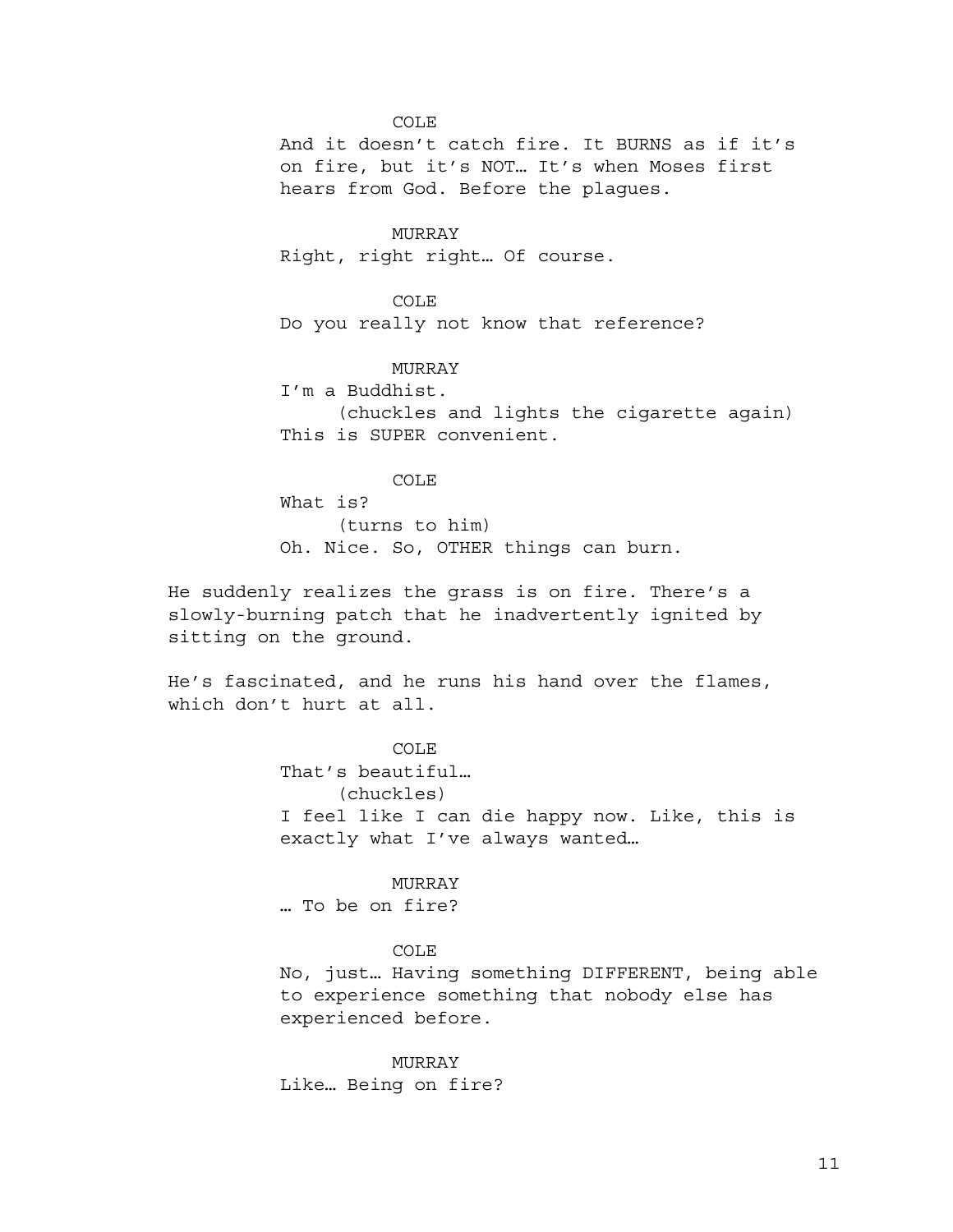COLE Yeah. Well, not DYING from the fire. Or seeing the world in black and white, having literal streets of gold, time being out of joint… (he stands up) And this is perfect because… It's so UNEXPECTED, like, he's like an artist, and each one is both completely original and completely logical. (he marvels) But it's SAFE. Like this. It's not KILLING us, it's just… It's HAPPENING, and it's neutral, and nothing like this… This doesn't HAPPEN, this is not a normal part of the human experience. (he puts his hands on Murray's shoulders, and makes direct eye contact) This era is destined for the history books, and WE- YOU, ME - we're privileged to- (he catches himself) And… That sounded VERY corny. I apologize.

MURRAY

I didn't want to say anything.

They both laugh, then Cole steps back and continues marveling at the flames, mesmerized and delighted.

Unsurprisingly, most people in the background are panicked by the fire. Murray and Cole are the only ones who aren't running away, freaking out, screaming, or trying in vain to extinguish the flames. Several people have jumped into the lake, but the water doesn't put them out.

Also, there are sirens in the background. And there are plumes of smoke coming from multiple buildings, although none are fully burning yet.

But Murray and Cole are in their own world, happily and carefreely examining their clothes, amazed that their shirts and pants aren't burning up.

Suddenly, Murray has a realization. His eyes go wide.

MURRAY Shit! My apartment!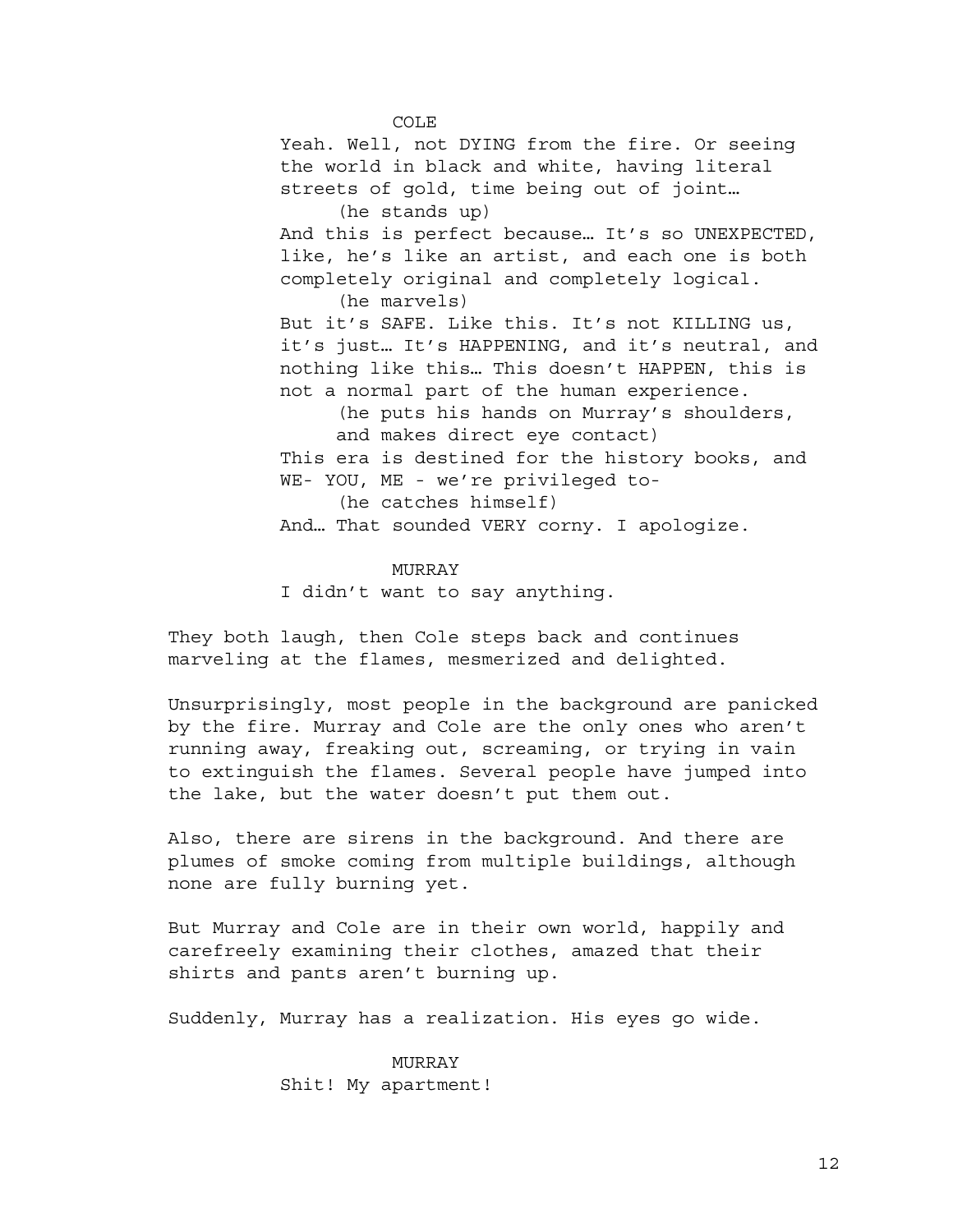INT. GENERIC FAMILY HOUSE, PARENT'S ROOM - NIGHT

The storm is still raging outside, but the son (the boy from the Lego scene) is sound asleep in their bed.

INT. GENERIC FAMILY HOUSE, KITCHEN - NIGHT

Downstairs, the mother is sitting at the table. The TV is turned off - she's just thinking. The father walks in and sits next to her.

# FATHER

He's finally asleep.

MOTHER Good. Thanks for staying up with him.

### FATHER

Of course. (he glances at the TV) You taking a break? (she nods) No more updates from the 'powers at be'?

### MOTHER

(chuckles) Yeah… Hard to believe… (they both laugh) I think I just hit a wall. In a good way. But… I realized, what's the point? Right? (he nods) I mean, we know they won't agree, and we already know what the next ones will be… Maybe not the, I'm still worried about the last one, obviously…

But the others… I don't want to say 'trivial'… They're more manageable. Especially since we know exactly what to expect, right?

FATHER

Yeah. I know what you mean...

### MOTHER

And I hate to… It's like with Covid. I felt like I couldn't tell anyone: 'I'm not panicking'…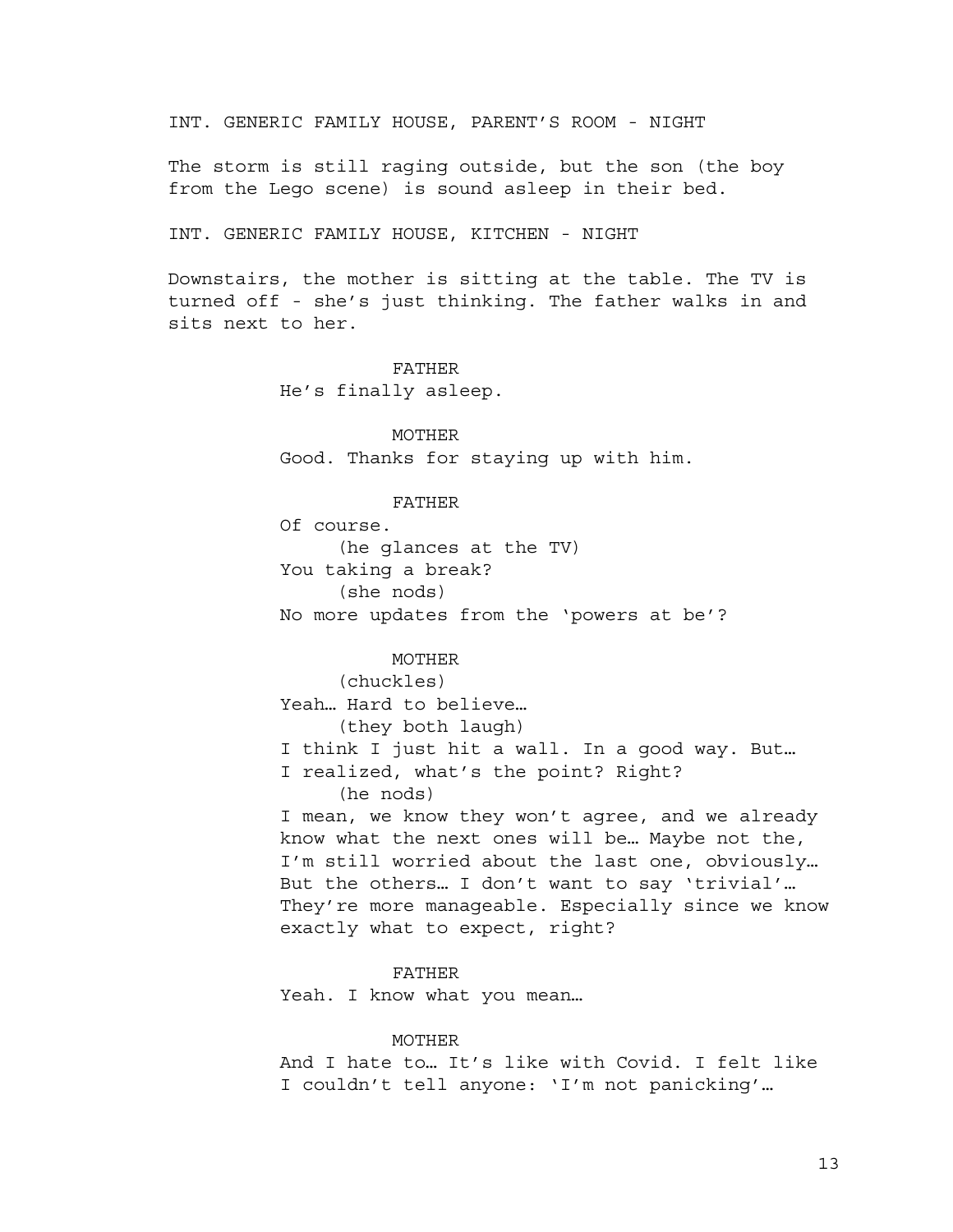## FATHER

Right. It's our patriotic duty to panic.

### MOTHER

Honestly though…

(they chuckle)

And like, of course, we DID panic, I'm not saying we're above that. But… It passed. I've made my peace with it… And we're surviving now, but I'm not worried WHETHER we'll survive.

(she sighs)

Until we get to the last one… I think I'm also saving my stress for that. Like, hail, locusts, darkness, we can do that. We're set.

### FATHER

Yep. We'll cross that bridge when we get to it.

## MOTHER

Exactly…

(looks at the TV) But yes. In the meantime, THEY are not helping… Either of them…

#### FATHER

Oh? I mean, I agree, but I thought you liked-

### MOTHER

I'm done, honestly. I'm with her in spirit, but, in reality, I want this to be over. (chuckles)

Which, AGAIN, you can't SAY that… But…

#### FATHER

Right…

### MOTHER

Although apparently, I think this was just the last few days… They both have almost identical disapproval ratings. Like, if you ask people, 'whose fault is it?', it's split.

#### FATHER

Oh? Interesting…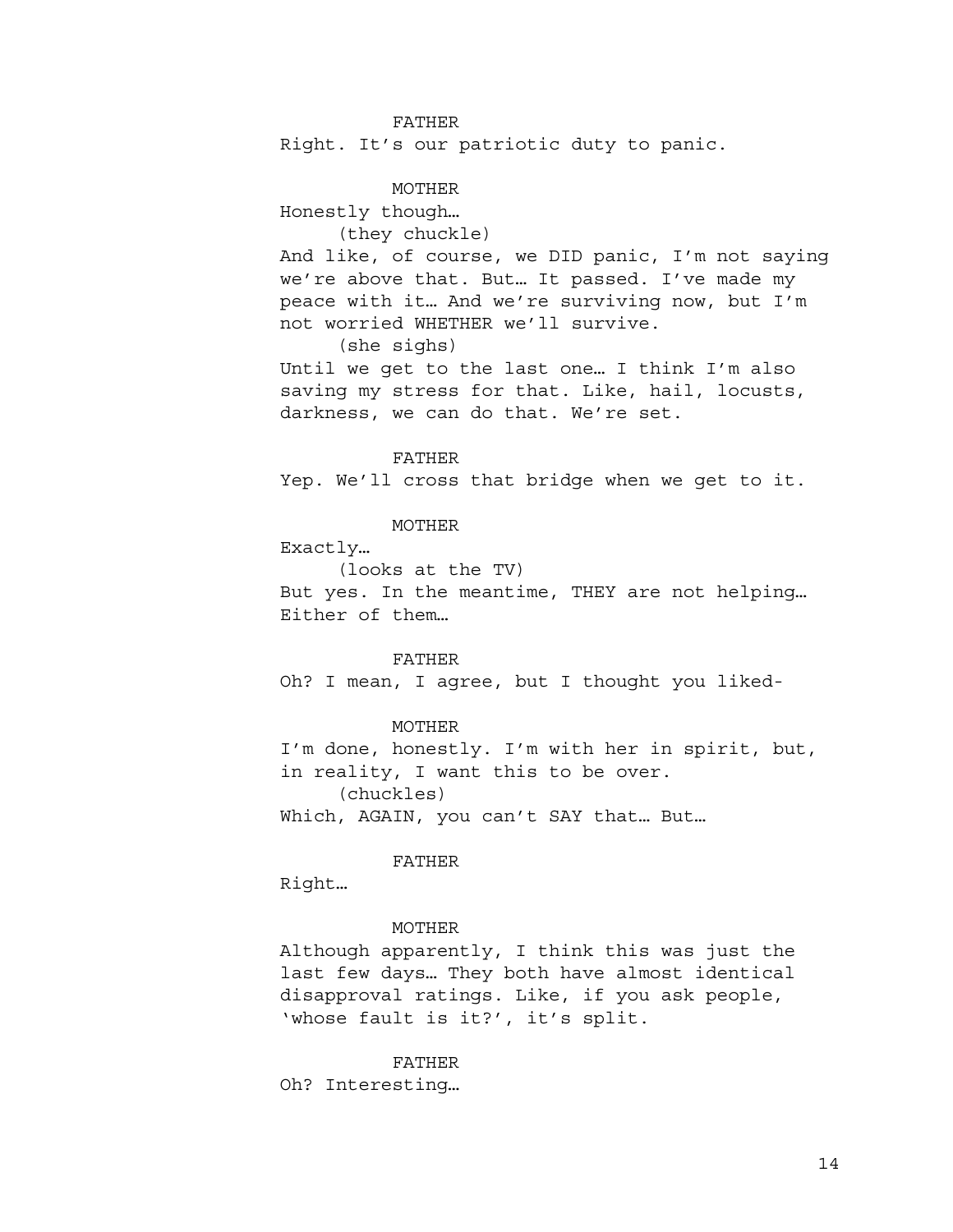#### MOTHER

Mm-hmm. So maybe I CAN get away with saying it… But then I think, it's not even worth it, complaining just to complain… Like, that's where I agree with her, I don't want to TALK about fixing this, I just want to… (she sighs) And now I sound like them… Sorry…

FATHER No no, you're fine. Let it out.

MOTHER What about you? How you holding up?

FATHER

I'm here. (they laugh) Nah. I'll be fine. I've got a house, power, water, food, money, car, YOU… (he kisses her on the cheek) We'll be okay…

She leans toward him and he embraces her. Despite the incessant hail, thunder, and wind, they sit peacefully and tenderly together…

EXT. CITY BLOCK - DAY

For the rest of the episode, the audio keeps cutting out: there's a siren here, a scream there, a crowd shouting, fire crackling… Chaos intercut with silence.

Murray and Cole are racing to his apartment building. People all over are on fire. Confused, annoyed, impatient, and unable to put out the flames.

They finally reach his building, but they're too late. It's all engulfed in flames.

Dozens of residents are standing outside, on fire but not being burned. Murray rushes inside, into the flames, and Cole hurries after him.